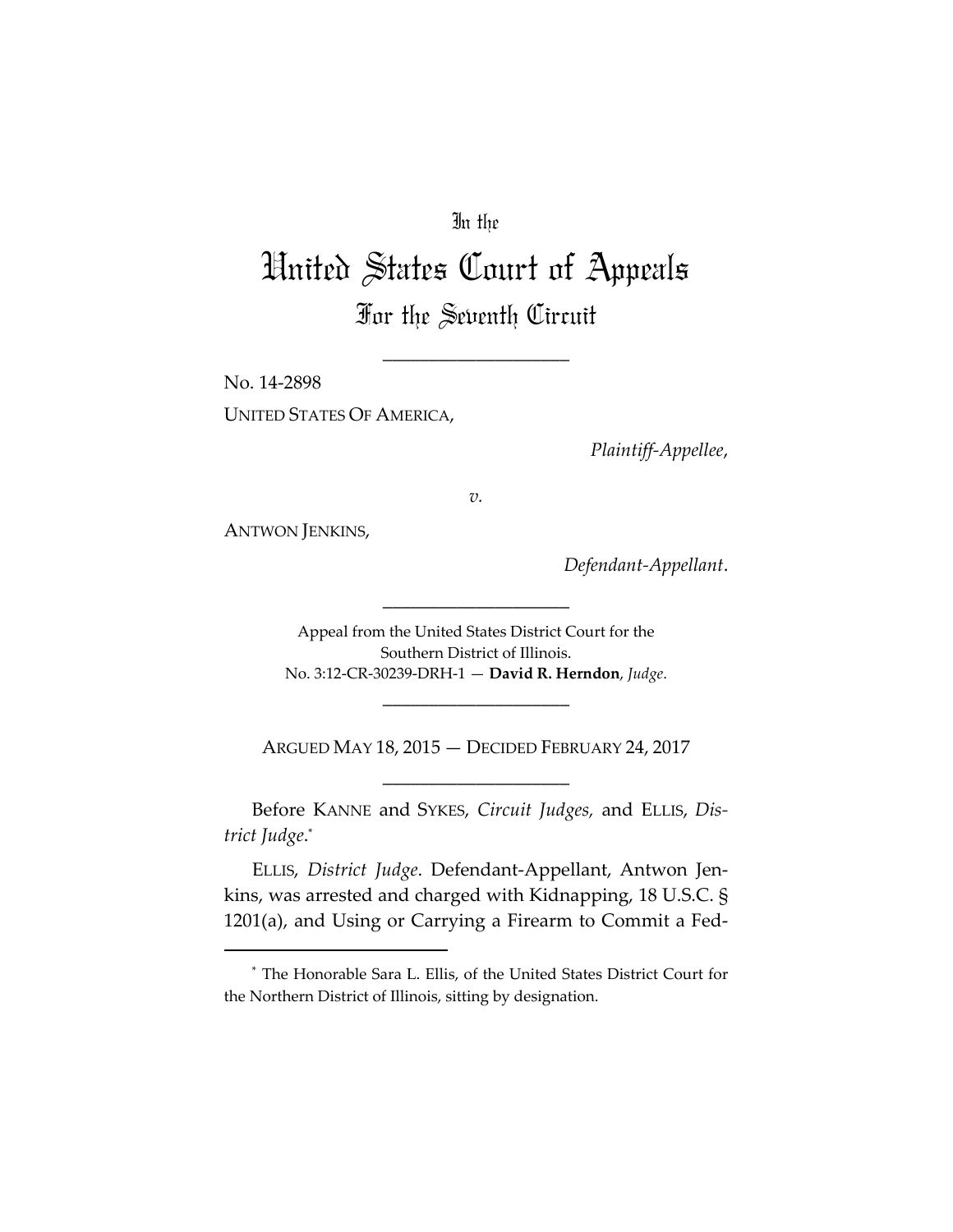eral Crime of Violence, 18 U.S.C. §  $924(c)(1)(A)(ii)$ .<sup>1</sup> Following his arrest, Jenkins agreed to cooperate with the Govern‐ ment's investigation of these crimes and give a proffer interview. Prior to the interview, the Government and Jenkins en‐ tered into a proffer agreement, the terms of which prohibited the Government from making direct use of any statements or information Jenkins provided during the interview in its case‐in‐chief, but permitted the Government to derivatively use such information. During the interview, Jenkins told the Government where he hid the gun he used during the kid‐ napping. The Government used this information to recover the gun and then introduced both physical evidence of the gun, as well as the testimony of the agents who found the gun (collectively, the "gun evidence"), during its case‐in‐ chief. A jury convicted Jenkins on all counts and he received a sentenced of 308 months in prison—188 months for kid‐ napping and 120 months for using a firearm to commit a federal crime of violence, to run consecutively. On appeal, Jenkins argues that the Government breached the proffer agreement by directly using the information he provided during the proffer interview against him during its case‐in‐ chief.

After Jenkins filed his appeal and the parties argued the case before this panel, but before we decided the appeal, the Supreme Court issued its opinion in *Johnson v. United States*, ‐‐‐ U.S. ‐‐‐‐, 135 S. Ct. 2551, 192 L. Ed. 2d 569 (2015), which held the residual clause of the Armed Career Criminals Act ("ACCA"), 18 U.S.C.  $\S$  924(e), to be unconstitutionally vague.

<sup>&</sup>lt;sup>1</sup> While not explicitly addressed by either party, Jenkins' appeal relates only to evidence admitted in support of the firearm count, Count II of the indictment. We limit our analysis accordingly.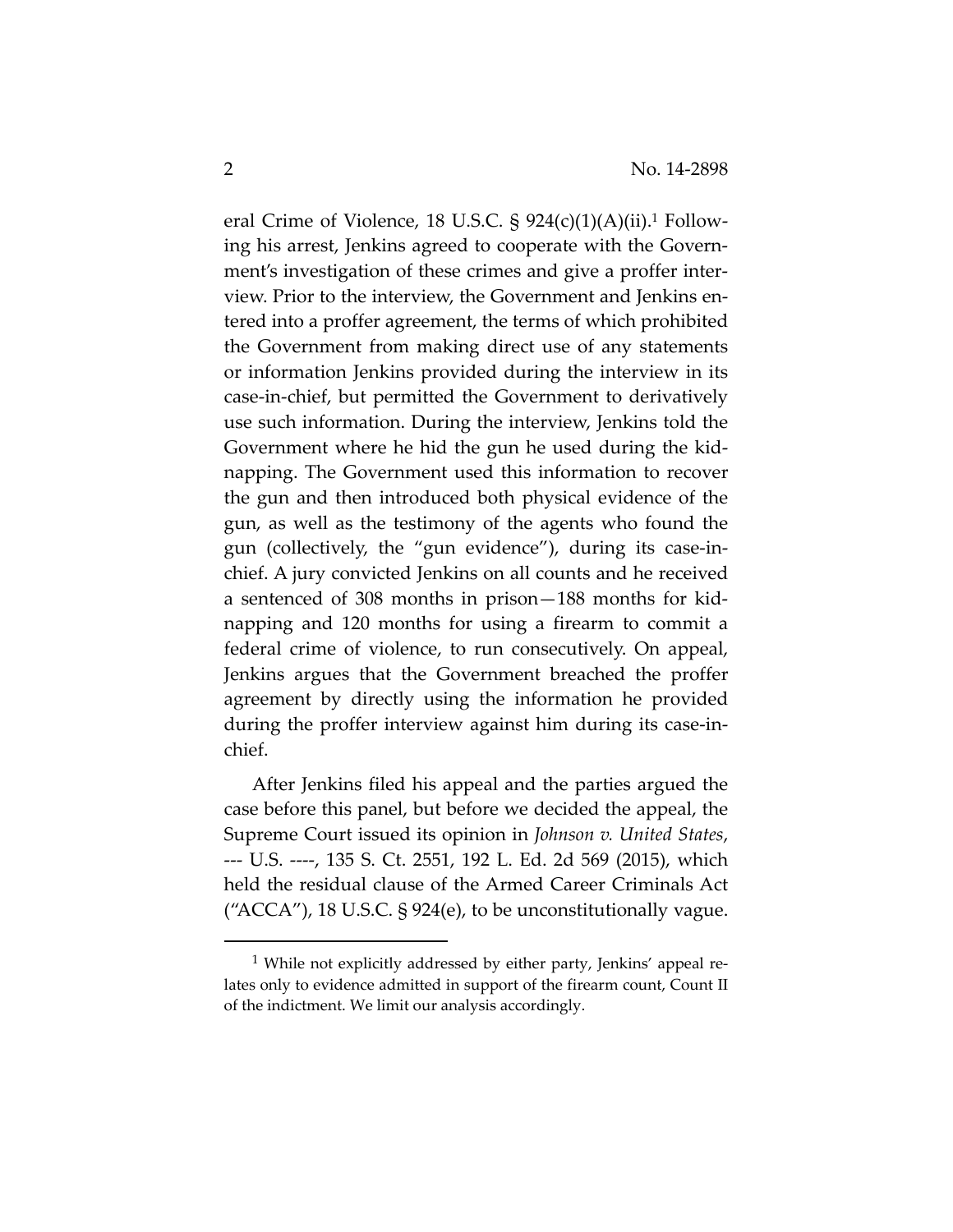Jenkins then filed a supplemental appellate brief challenging his conviction under 18 U.S.C. § 924(c) for using a weapon during a "crime of violence," in this case kidnapping under 18 U.S.C. 1201(a), arguing that in light of the ruling in *John‐ son*, kidnapping is no longer a "crime of violence" as defined under § 924(c), and therefore his conviction under § 924(c) must be overturned as a matter of law. The Government argues that the ruling in *Johnson* should not be extended to the Residual Clause of § 924(c), and even if it were, kidnapping would still be a crime of violence under the Force Clause, § 924(c)(3)(A), which *Johnson* did not implicate. Because the Residual Clause, § 924(c)(3)(B), is unconstitutionally vague and kidnapping under § 1201(a) does not have, as an ele‐ ment, the use, threatened use, or attempted use of physical force, we reverse Jenkins' conviction under § 924(c). Because Jenkins' conviction under  $\S$  924(c) is the only issue on appeal, we need not reach the original appellate issue of whether the Government breached the proffer agreement.

## **I. ANALYSIS**

A jury convicted Jenkins of using or possessing a weapon during the commission of a crime of violence, namely, kid‐ napping, under 18 U.S.C. § 924(c). Section 924(c)(3) defines a crime of violence as:

[A] felony and—

(A) has as an element the use, attempted use, or threatened use of physical force against the person or property of another, or

(B) that by its nature, involves a substantial risk that physical force against the person or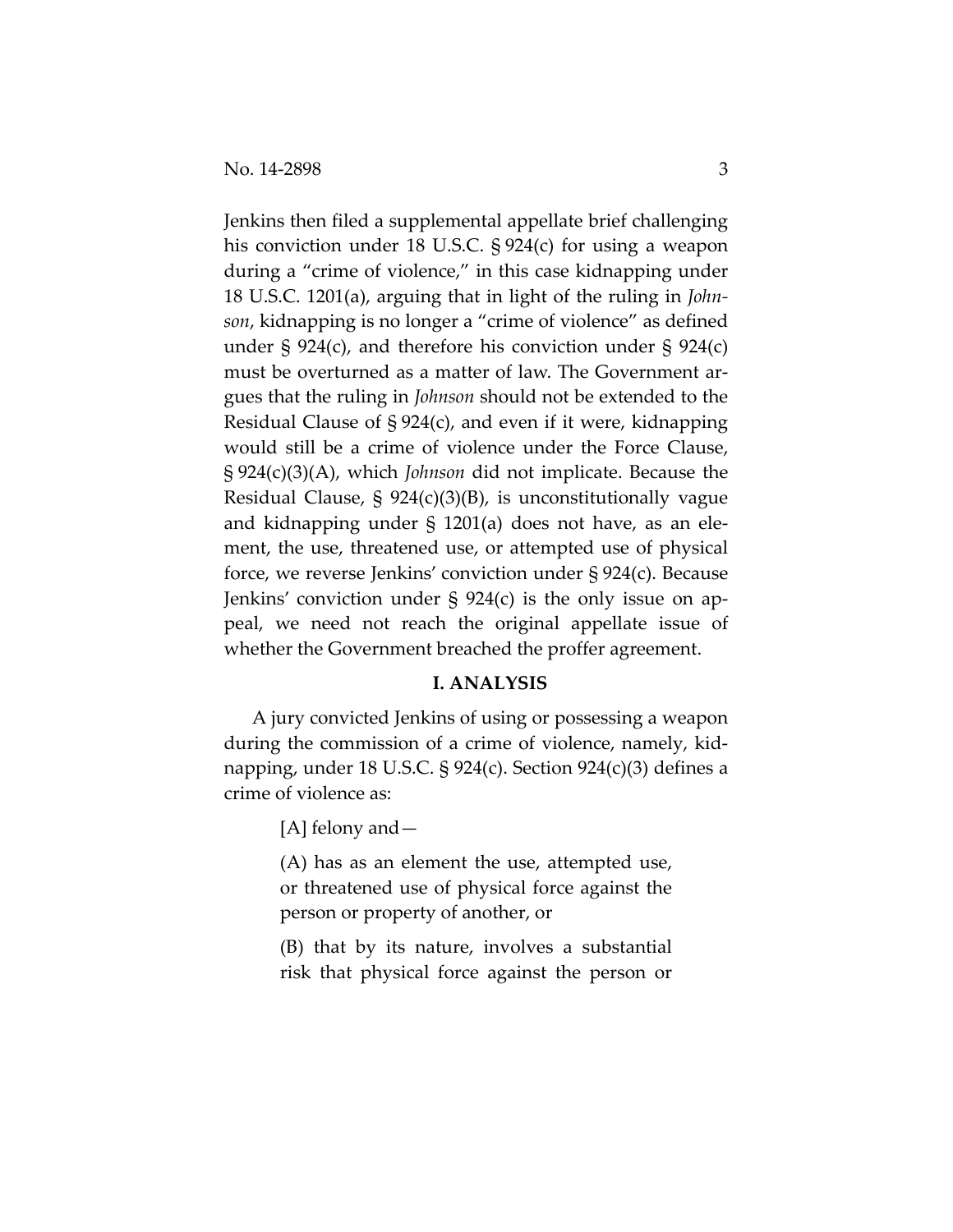property of another may be used in the course of committing the offense.

18 U.S.C.  $\S$  924(c)(3)(A), (B). Subsection A is commonly referred to as the "Force Clause" and Subsection B is referred to as the "Residual Clause."

Jenkins now challenges his conviction under § 924(c), ar‐ guing that in light of *Johnson*, the Residual Clause is uncon‐ stitutionally vague and that the Force Clause does not apply to kidnapping because kidnapping under § 1201(a) does not include the use of physical force as an element. The Government responds that kidnapping is a crime of violence under the Force Clause and, in the alternative, under the Re‐ sidual Clause and that we should not extend *Johnson* to § 924(c)(3)(B). Additionally, the Government argues that we should not even consider the vagueness challenge to  $\S 924(c)(3)(B)$  because Jenkins has not brought it as an as applied challenge.

The parties agree that because Jenkins did not raise his challenge to § 924(c) in the district court, the proper standard of review is plain error. To reverse a trial court ruling for plain error, there must be "(1) an error or defect (2) that is clear or obvious (3) affecting the defendant's substantial rights (4) and seriously impugning the fairness, integrity, or public reputation of judicial proceedings." *United States v. Jenkins*, 772 F.3d 1092, 1097 (7th Cir. 2014) (quoting *United States v. Goodwin*, 717 F.3d 511, 518 (7th Cir. 2013), *cert. de‐ nied*, ‐‐‐ U.S. ‐‐‐‐, 134 S. Ct. 334, 187 L. Ed. 2d 234 (2013)). An error is plain if it is plain at the time the appellate court reviews the error, regardless of whether it was settled or un‐ settled at the time the district court ruled. *Henderson v. Unit‐*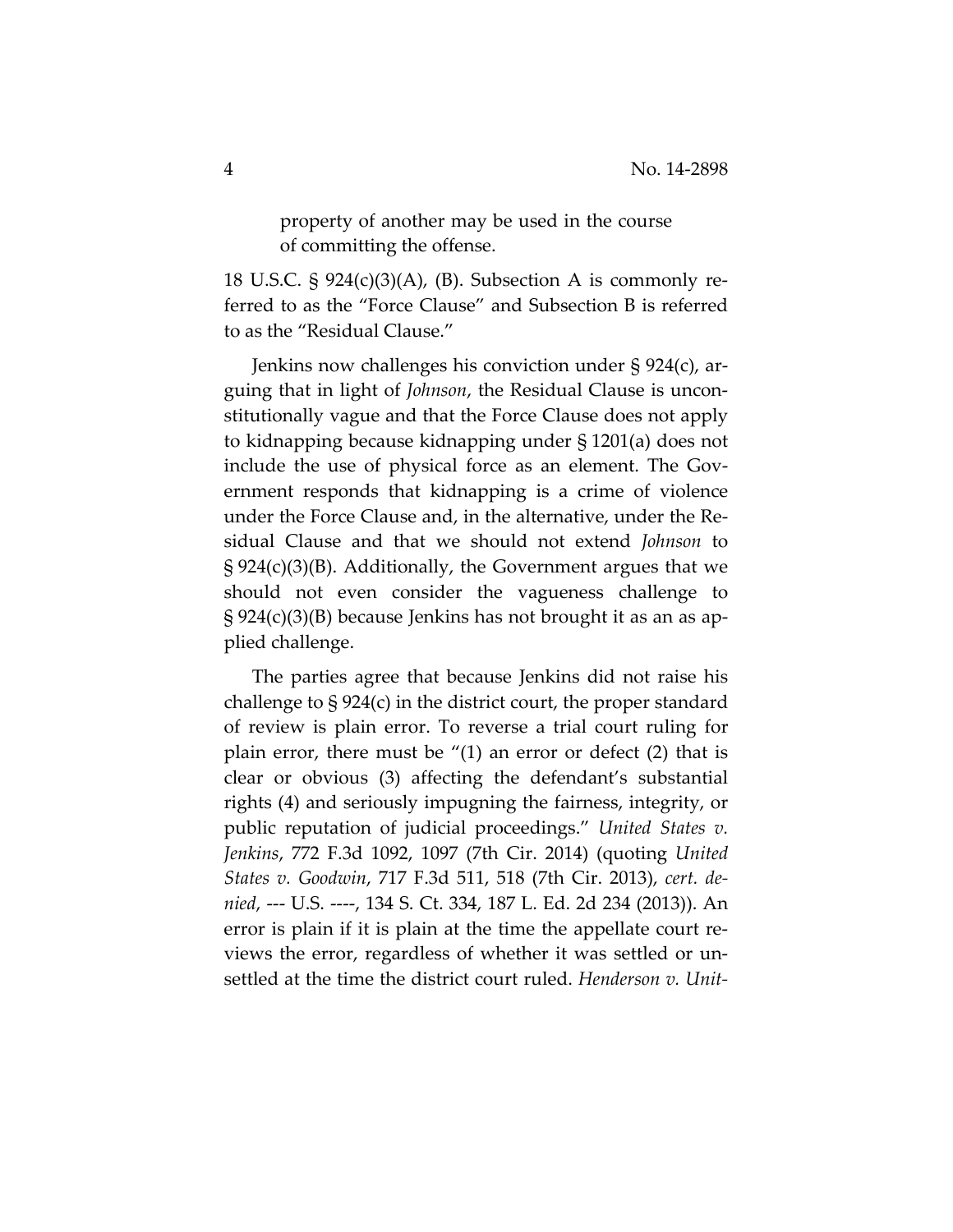*ed States*, ‐‐‐ U.S. ‐‐‐‐, 133 S. Ct. 1121, 1130–31, 185 L. Ed. 2d 85 (2013).

#### **A. Force Clause**

There is no question as to the constitutionality of the Force Clause; Jenkins simply argues that it does not apply to kidnapping. The Force Clause defines a crime of violence as any felony that "has as an element the use, attempted use, or threatened use of physical force against the person or prop‐ erty of another." 18 U.S.C.  $\frac{1}{5}$  924(c)(3)(A). In determining whether a crime fits this definition, a court may only look at the elements of the offense, not the underlying facts of con‐ viction. *United States v. Yang*, 799 F.3d 750, 752 (7th Cir. 2015) (interpreting the functionally identical force clause of the Armed Career Criminal Act). Therefore, in evaluating whether kidnapping under § 1201(a) is a crime of violence under  $\S 924(c)(3)(A)$ , the kidnapping statute must have as an element the use, attempted use, or threatened use of physical force; it is irrelevant whether a defendant actually used force in the commission of the crime. *Id.* 

Section 1201(a) punishes for kidnapping:

[w]hoever unlawfully seizes, confines, invei‐ gles, decoys, kidnaps, abducts, or carries away and holds for ransom or reward or otherwise any person … when the person is willfully transported in interstate or foreign commerce …

## 18 U.S.C. § 1201(a).

The Government does not argue that the first element unlawfully seizing, confining, inveigling, decoying, kidnap‐ ping, abducting, or carrying away—requires the use of force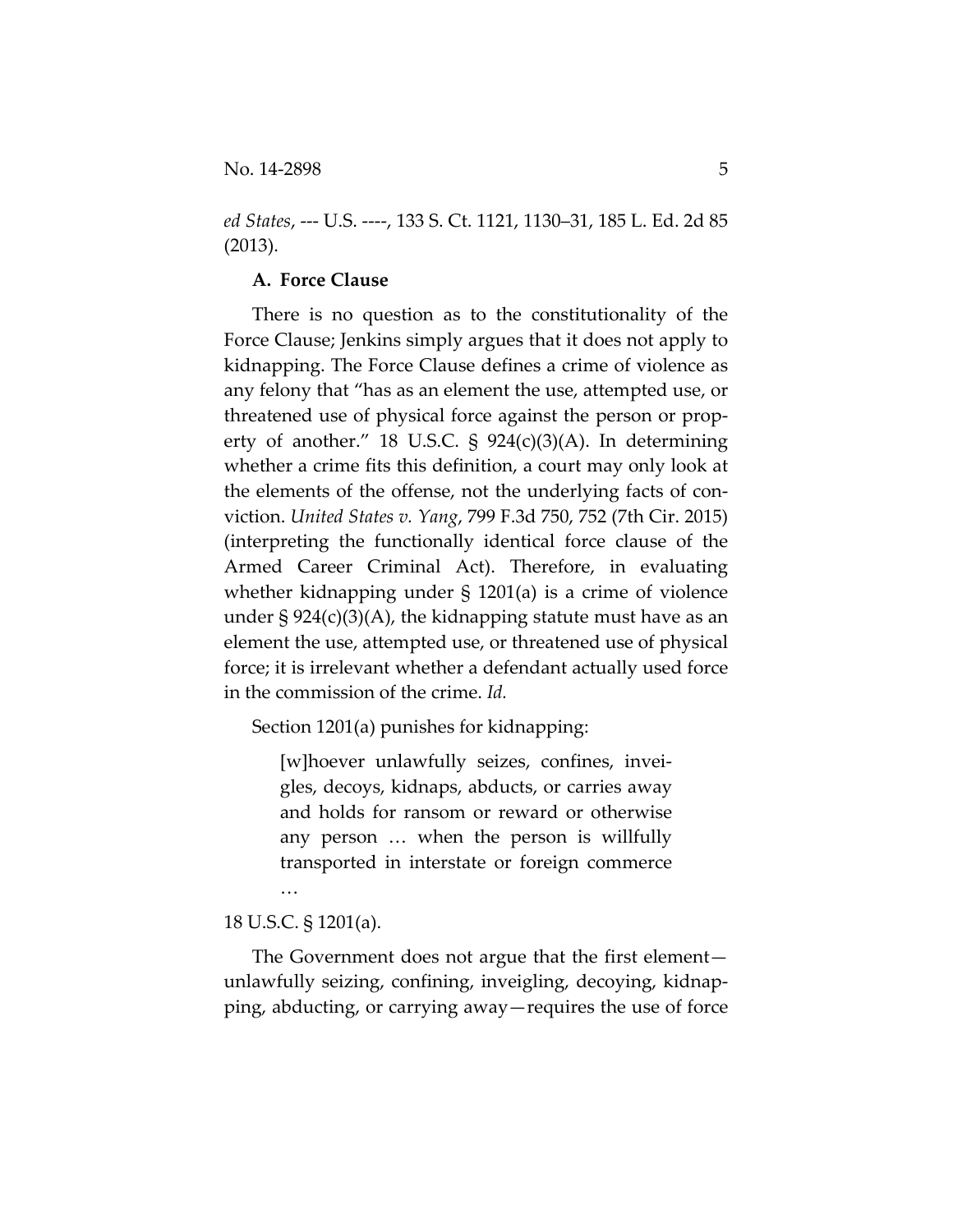and rests its argument on the second element, "hold[ing] for ransom or reward or otherwise." *Id.* The Government argues that because the holding must be unlawful, it necessarily re‐ quires at a minimum the threat of physical force. This is in‐ correct. Holding can be accomplished without physical force. For example, a perpetrator could lure his victim into a room and lock the victim inside against his or her will. This would satisfy the holding element of kidnapping under § 1201(a) without using, threatening to use, or attempting to use physical force. *See United States v. Swanson*, 55 Fed. App'x 761, 762 (7th Cir. 2003) ("[O]ur sister circuits have held that the similar crimes of false imprisonment and kidnapping by deception … do not have physical force as an element[.]" (citing *United States v. Zamora*, 222 F.3d 756, 764– 65 (10th Cir. 2000); *United States v. Williams*, 110 F.3d 50, 52– 53 (9th Cir. 1997); *United States v. Kaplansky*, 42 F.3d 320, 324 (6th Cir. 1994) (en banc))).

The Government argues that even in cases where no force is actually used there is an ever‐present risk that the situation will devolve to the point that the perpetrator will need to use force. But this argument conflates the Force Clause and the Residual Clause. The Force Clause only de‐ fines crimes of violence by the elements of those crimes, not by any inherent risk associated with the crime. While kid‐ napping very well may carry such inherent risks, one properly analyzes that argument only under the Residual Clause, rather than the Force Clause.

We are aware of this Court's recent decision in *United States v. Cureton*, 845 F.3d 323, 326 (7th Cir. 2017), in which we found, applying the plain error standard, that it is a de‐ batable question whether the ransom demand statute, 18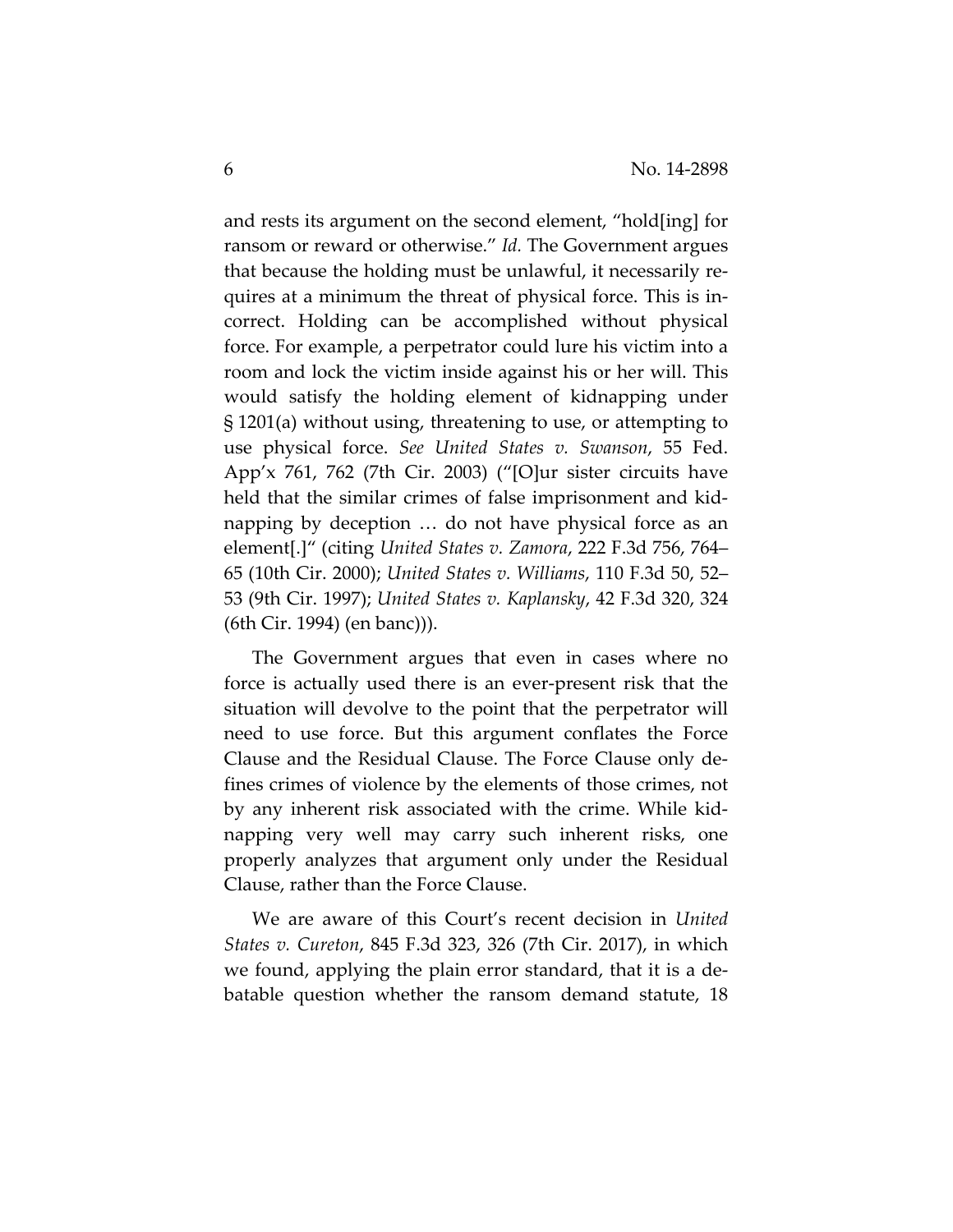U.S.C. § 875(a), "has as an element the … threatened use of physical force against the person … of another." The *Cureton* Court determined that because the law is not settled on that issue and further, because the defendant failed to carry his burden to demonstrate that his conviction under the statute affected his substantial rights, he could not prevail under the plain error standard.2 *Id*. at 326‐27. We find *Cureton* distin‐ guishable because without the conviction on Count II, Jen‐ kins' sentencing guidelines range would be 151 to 188 months on Count I. R. 246. He received a sentence of 308 months, which was 120 months longer than the top end of the sentencing guidelines range for Count I. R. 261. Unlike the defendant in *Cureton*, Jenkins has clearly demonstrated harm from this error.

Finally, the Government attempts to bolster its argument by citing to pre‐*Johnson* cases that held kidnapping to be a crime of violence. However, none of these cases found that kidnapping had physical force as an element, and one even expressly stated that it does not. *See Delgado‐Hernandez v. Holder*, 697 F.3d 1125, 1130 (9th Cir. 2012) ("The federal kid‐ napping statute has no force requirement … ."). Therefore, we find that kidnapping is not a crime of violence under the Force Clause.

<sup>2</sup> The *Cureton* Court found that reversing the defendant's conviction for the ransom demand would not affect the sentencing guidelines range for the remaining offenses and the district court would be well within its discretion to impose the same sentence on remand even without that conviction; therefore, the defendant failed to demonstrate that any error was harmful. *Id*. at 327.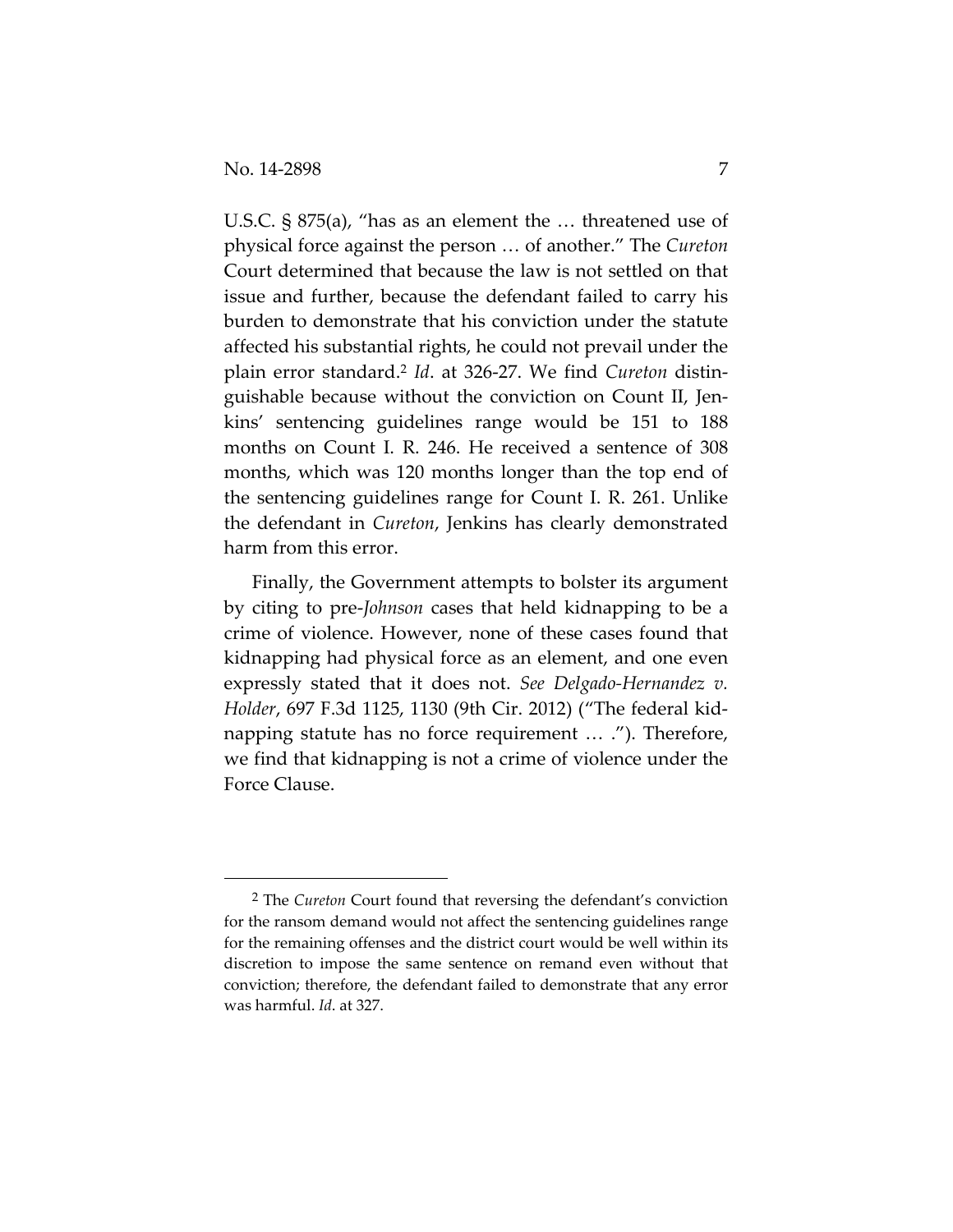#### **B. Residual Clause**

Jenkins also argues that in light of the Supreme Court's decision in *Johnson*, 135 S. Ct. 2551, and our subsequent ex‐ tension of *Johnson*'s holding in *United States v. Vivas‐Ceja*, 808 F.3d 719 (7th Cir. 2015), the Residual Clause of § 924(c)(3)(B) is unconstitutionally vague and therefore we should vacate his § 924(c) conviction. After the parties submitted their supplemental briefs, we decided this very issue in *United States v. Cardena*, 842 F.3d 959, 996 (7th Cir. 2016), holding that  $\S$  924(c)(3)(B) is unconstitutionally vague. Therefore, kidnapping under 18 U.S.C. § 1201(a) is not a crime of vio‐ lence as defined in § 924(c).

#### **C. Plain Error Analysis**

Because § 1201(a) does not satisfy the Force Clause and the Residual Clause is unconstitutionally vague, we must determine if this error satisfies the plain error standard for reversing the conviction on the basis of an argument the de‐ fendant did not previously raise before the district court.

First we must determine if there was an error and if that error is clear and obvious. *Jenkins*, 772 F.3d at 1097. In light of the Supreme Court ruling in *Johnson* and our subsequent extension of *Johnson* to § 924(c)(3)(B) in *Cardena*, the uncon‐ stitutionality of  $\S 924(c)(3)(B)$  is plain. Additionally, kidnapping as defined in 18 U.S.C. § 1201(a) does not require the use of force as an element, therefore Jenkins' conviction under § 924(c) cannot be sustained under the Force Clause ei‐ ther. Thus, Jenkins' conviction under § 924(c) was in error and that error is plain at the time of this review.

Next, we must determine whether this error affected Jen‐ kins' substantive rights and seriously impugned the fairness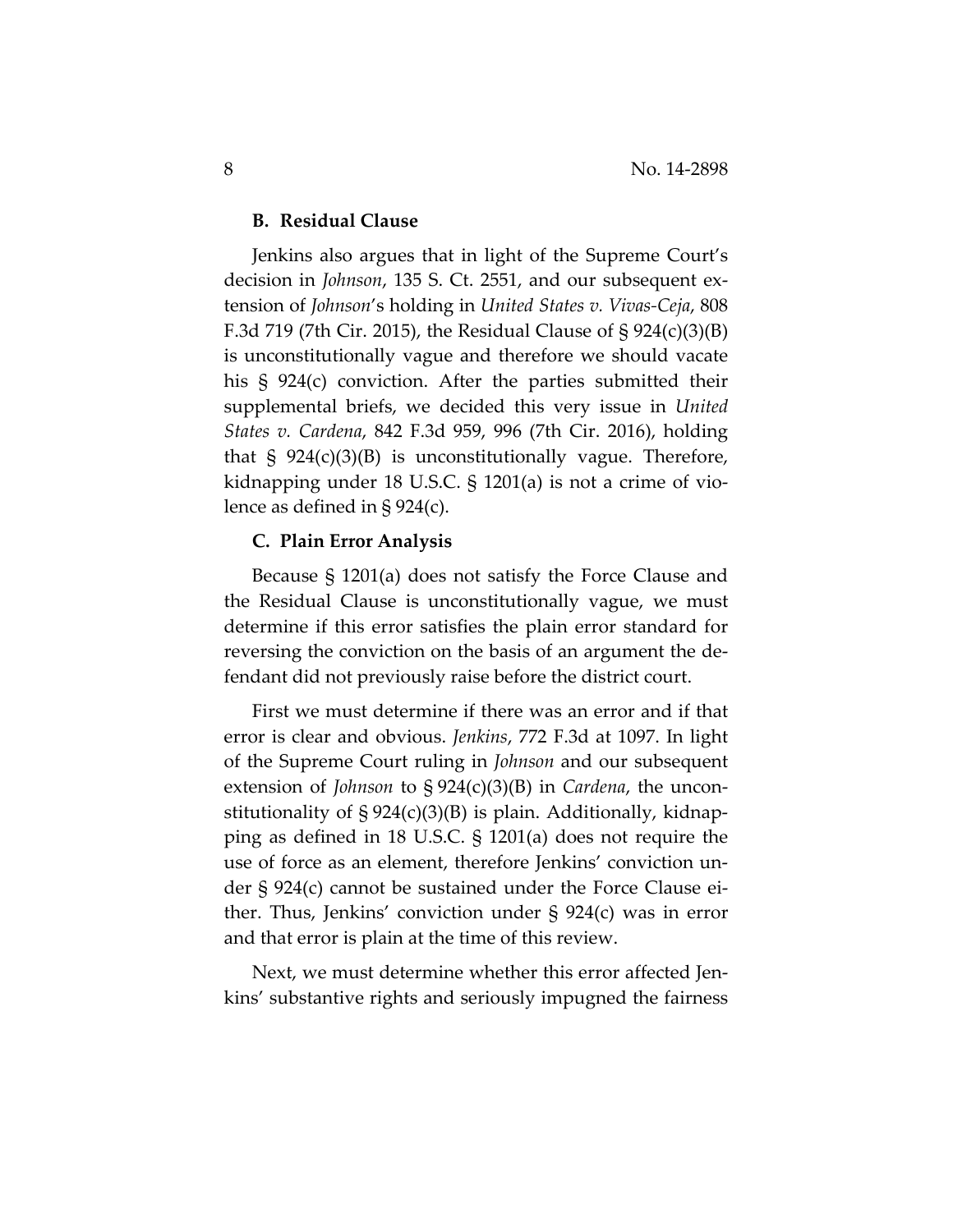of the judicial proceedings. *Id.* An error affects a defendant's substantive rights if it resulted in the defendant receiving a longer sentence than he otherwise would have without the error. *See id.* at 1098–99 (sentencing a defendant to a longer prison term based on an improperly calculated sentencing guideline range affected defendant's substantive rights). Here, Jenkins received a sentence of 120 months in prison for his § 924(c) conviction, to run consecutively to his 188 month sentence for kidnapping. Therefore, this erroneous conviction directly resulted in the district court increasing Jenkins' sentence by 120 months. *See, e.g., United States v. Armour*, 840 F.3d 904, 910 (7th Cir. 2016) (plain error standard satisfied where defendant was given a consecutive seven‐year man‐ datory minimum sentence for brandishing where there was no jury verdict finding him guilty of brandishing). There is no set of alternative facts that the government could have presented that would have resulted in a valid conviction under § 924(c) for using or carrying a firearm during the commission of a federal kidnapping offense because, as dis‐ cussed above, kidnapping is not a crime of violence under §  $924(c)(3)$ . And a 120-month prison sentence for a nonexistent crime undermines the fairness of the judicial pro‐ ceedings and cannot stand. Therefore, Jenkins has satisfied the high burden for reversal under the plain error standard and we reverse his conviction under  $\S 924(c)(1)(A)(ii)$ .